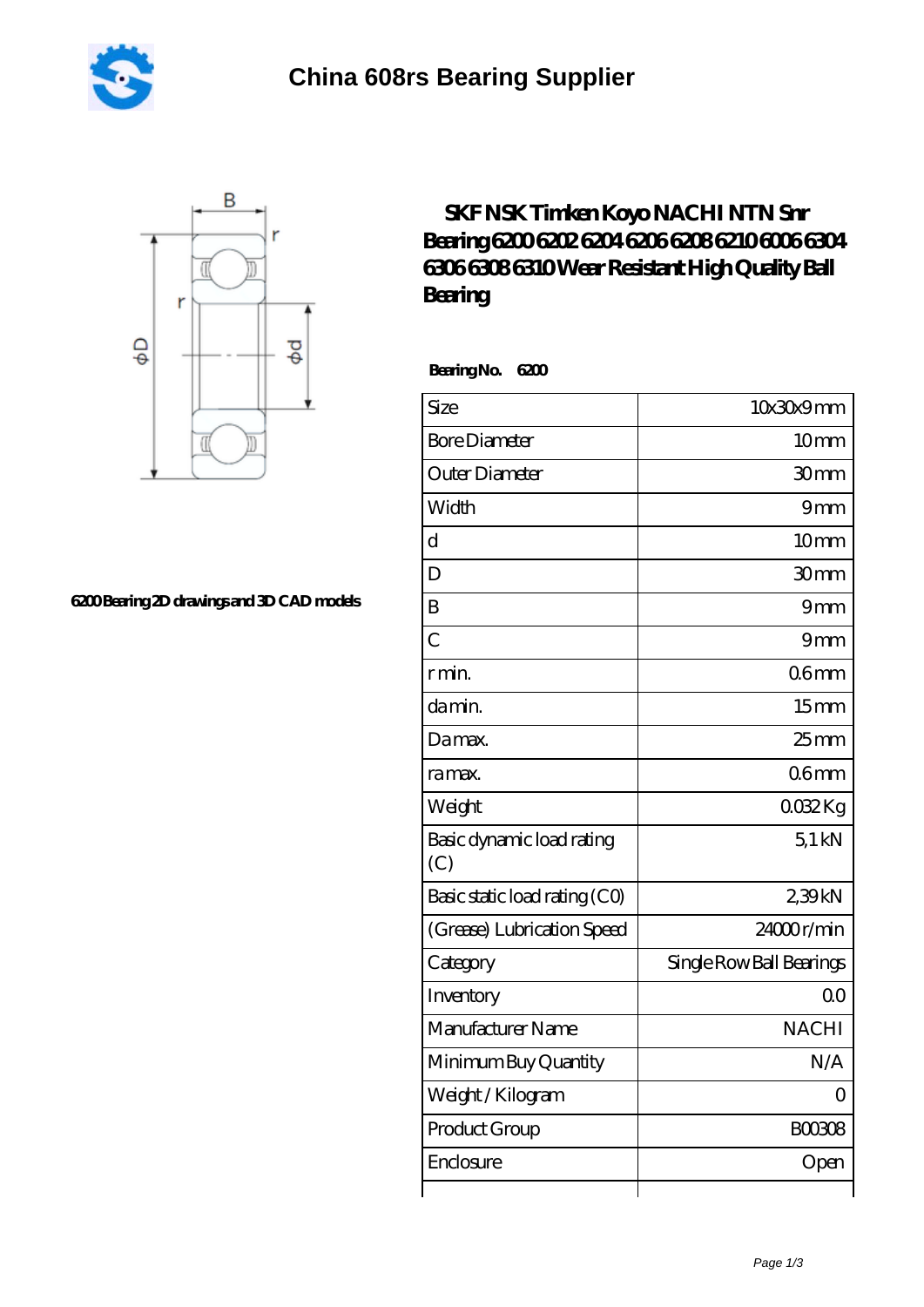

## **[China 608rs Bearing Supplier](https://m.sapuri-i.com)**

| Precision Class                    | ABEC 1   ISO PO                                                                                                                                                                                                           |
|------------------------------------|---------------------------------------------------------------------------------------------------------------------------------------------------------------------------------------------------------------------------|
| Maximum Capacity / Filling<br>Slot | No                                                                                                                                                                                                                        |
| Rolling Element                    | <b>Ball Bearing</b>                                                                                                                                                                                                       |
| Snap Ring                          | No                                                                                                                                                                                                                        |
| Internal Special Features          | No                                                                                                                                                                                                                        |
| Cage Material                      | Steel                                                                                                                                                                                                                     |
| Internal Clearance                 | CO-Medium                                                                                                                                                                                                                 |
| Inch - Metric                      | Metric                                                                                                                                                                                                                    |
| Long Description                   | 10MM Bore; 30MM<br>Outside Diameter: 9MM<br>Outer Race Width; Open;<br>Ball Bearing, ABEC 1   ISO<br>PQ No Filling Slot; No Snap<br>Ring, No Internal Special<br>Features; CO-Medium<br>Internal Clearance; Steel<br>Cage |
| <b>Other Features</b>              | Deep Groove                                                                                                                                                                                                               |
| Category                           | Single Row Ball Bearing                                                                                                                                                                                                   |
| <b>UNSPSC</b>                      | 31171504                                                                                                                                                                                                                  |
| Harmonized Tariff Code             | 8482.105068                                                                                                                                                                                                               |
| Noun                               | Bearing                                                                                                                                                                                                                   |
| <b>Keyword String</b>              | Ball                                                                                                                                                                                                                      |
| Manufacturer URL                   | http://www.nachiamerica.c<br>om                                                                                                                                                                                           |
| Weight/LBS                         | 0.06834                                                                                                                                                                                                                   |
| Outer Race Width                   | 0.354 Inch   9 Millimeter                                                                                                                                                                                                 |
| Inner Race Width                   | OInch   OMillimeter                                                                                                                                                                                                       |
| Bore                               | 0.394 Inch   10 Millimeter                                                                                                                                                                                                |
| Outside Diameter                   | 1.181 Inch   30Millimeter                                                                                                                                                                                                 |
| Bore Type                          | Cylindrical Bore                                                                                                                                                                                                          |
| Configuration                      | Single Row                                                                                                                                                                                                                |
| <b>Bore Size</b>                   | 10 <sub>mm</sub>                                                                                                                                                                                                          |
| Width                              | 9mm                                                                                                                                                                                                                       |
|                                    |                                                                                                                                                                                                                           |